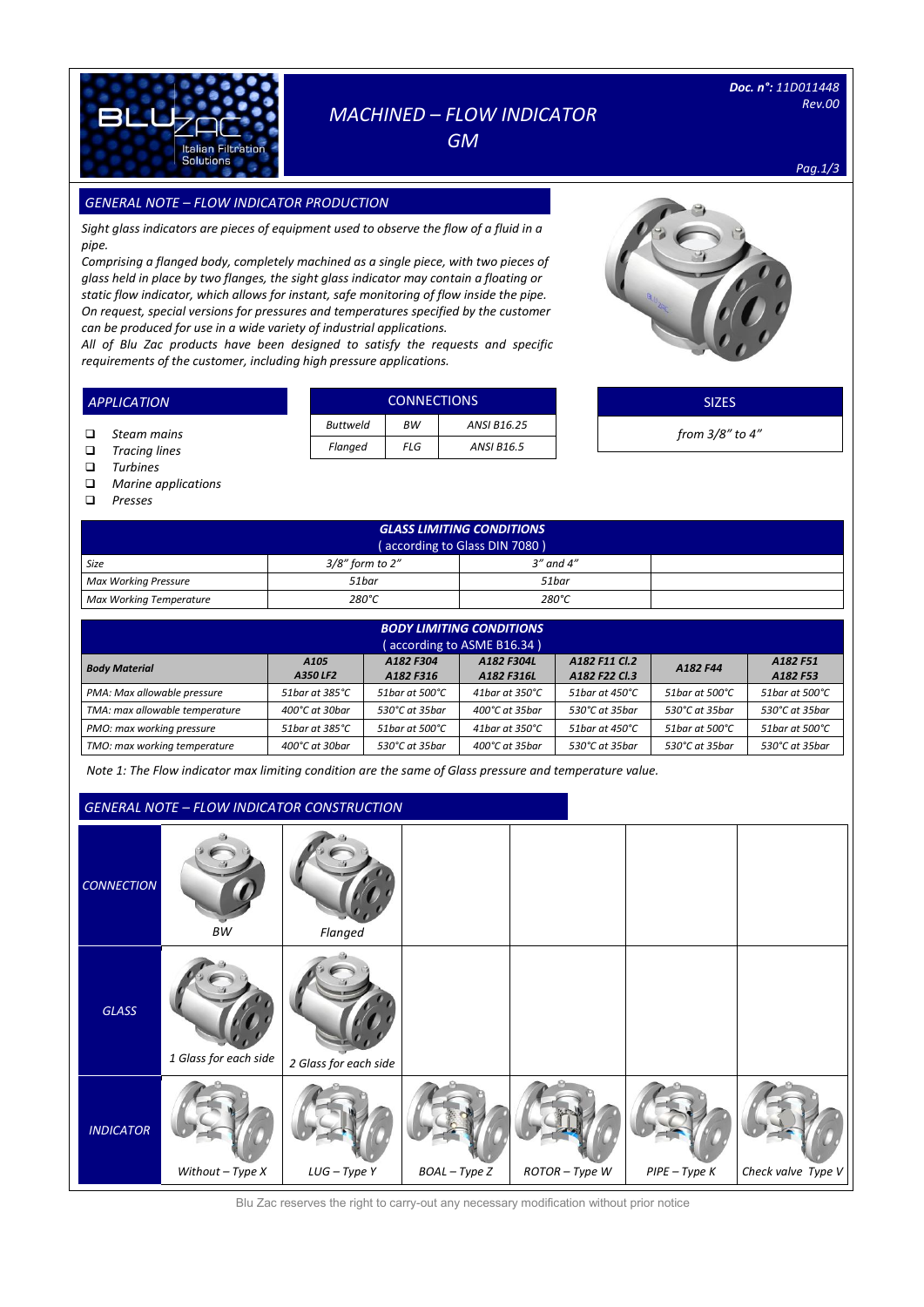### *Doc. n°: 11D011448 Rev.00*

*Pag.2/3*

## *MACHINED – FLOW INDICATOR*

[Digitare il testo]

**Literature**<br>Solutions

**BLU** 

*GM* 

| <b>Size</b>        | S    | <b>SD</b> | <b>SF</b> | SFS (mm)     |              |              | SFW (mm)     | Α    | B    | C    | D    | Н    |      | $O$ (mm)     |              |                | $Wt$ (Kg)      |              |
|--------------------|------|-----------|-----------|--------------|--------------|--------------|--------------|------|------|------|------|------|------|--------------|--------------|----------------|----------------|--------------|
|                    | (mm) | (mm)      | (mm)      | <b>150RF</b> | <b>300RF</b> | <b>150RF</b> | <b>300RF</b> | (mm) | (mm) | (mm) | (mm) | (mm) | (mm) | <b>150RF</b> | <b>300RF</b> | ВW             | <b>150RF</b>   | <b>300RF</b> |
| 3/8"               | 90   | 70        |           |              |              | ٠            |              | 120  | 60   | 60   | 40   | 12   | 30   |              |              | $\overline{2}$ | ٠              |              |
| $1/2$ "            | 90   | 70        | 140       | 150          | 160          | 190          | 200          | 120  | 95   | 60   | 40   | 12   | 30   | 89           | 95           | 2,1            | 4,5            | 5,3          |
| 3/4"               | 90   | 70        | 140       | 155          | 165          | 200          | 205          | 120  | 117  | 60   | 40   | 12   | 30   | 98           | 117          | 2,1            | 6,1            | 7,6          |
| 1 <sup>''</sup>    | 110  | 80        | 160       | 170          | 180          | 225          | 235          | 130  | 124  | 70   | 50   | 12   | 37   | 108          | 124          | 2,9            | $\overline{7}$ | 8,8          |
| 1.1/4"             | 125  | 100       | 175       | 195          | 210          | 245          | 260          | 160  | 133  | 90   | 70   | 20   | 45   | 127          | 133          | 5,5            | 7,8            | 10           |
| 1.1/2"             | 125  | 100       | 175       | 205          | 215          | 255          | 265          | 160  | 133  | 90   | 70   | 20   | 45   | 127          | 133          | 5,5            | 8,4            | 11,4         |
| 2 <sup>n</sup>     | 170  | 140       | 230       | 240          | 250          | 300          | 315          | 190  | 170  | 170  | 80   | 20   | 65   | 152          | 165          | 14             | 25             | 27           |
| 2.1/2"             | 170  |           | 310       |              |              | 315          | 325          | 210  | 190  | 170  | 80   | 20   | 65   | 178          | 190          |                |                |              |
| 3"                 | 180  |           | 310       |              |              | 325          | 345          | 210  | 210  | 170  | 80   | 20   | 65   | 190          | 210          |                |                |              |
| $4^{\prime\prime}$ | 180  |           | 350       |              |              | 335          | 355          | 240  | 255  | 170  | 80   | 20   | 65   | 229          | 254          |                |                |              |



| <b>DIMENSION TOLLERANCE</b> |                  |                      |  |  |  |  |  |  |
|-----------------------------|------------------|----------------------|--|--|--|--|--|--|
| <b>SIZE</b>                 | <b>DIMENSION</b> |                      |  |  |  |  |  |  |
|                             | S & SF           | <b>A&amp;B&amp;O</b> |  |  |  |  |  |  |
| 3/8" to 1.1/2"              | ±1               | ±3                   |  |  |  |  |  |  |
| 2" to 4"                    | ±1               | + 5                  |  |  |  |  |  |  |